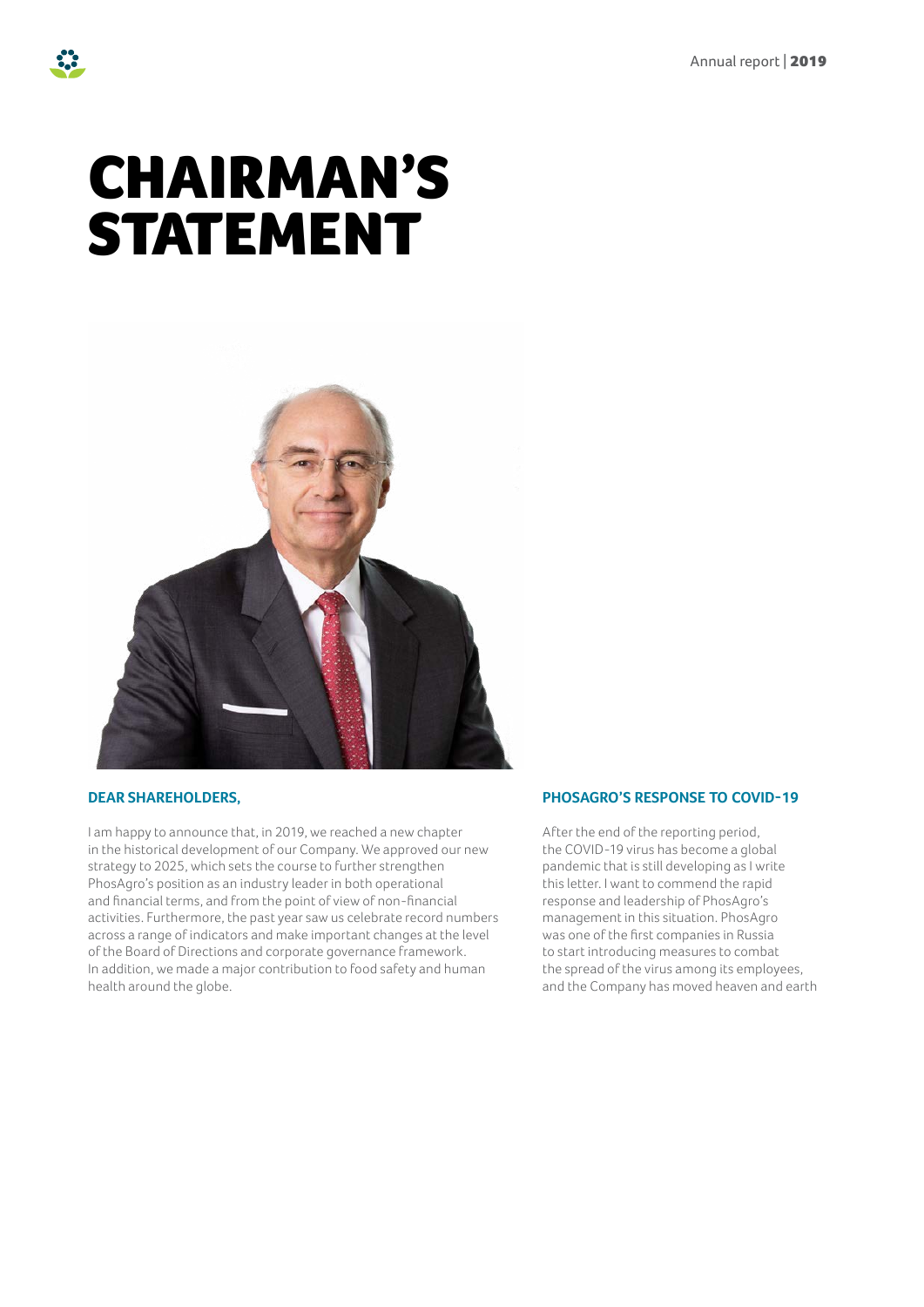to supply everything from protective equipment, medical supplies, testing kits and other essentials to the communities where it operates. By acting early and decisively, I am hopeful that PhosAgro management has taken important steps that will minimise the potential impact of COVID-19 on its operations.

In parallel to taking care of key stakeholders in local communities, PhosAgro is cooperating with Russian and international organisations, including the Russian Union of Industrialists and Entrepreneurs, the Russian Fertilizer Producer Association and the International Fertilizer Association to help ensure a coordinated response across Russian and global industry. This kind of cooperation is key to keeping supply chains running, especially for the crop nutrients that are essential to support continued food production worldwide.

The Board and I commend the actions taken by the entire PhosAgro team in response to this situation, and we hope that the benefits will be felt by all of the company's stakeholders.

## **NEW STRATEGIC PRIORITIES**

The strategy to 2025, approved by the Board in spring of 2019, seeks to further consolidate PhosAgro's position as a producer of ecologically friendly, phosphate-based fertilizers boasting some of the lowest cash costs in the industry, as well as to step up the Company's production capacities, and ensure the long-term sustainability of the Company's business processes across the entire world. Both the Board of Directors and I are convinced that this strategy will fuel PhosAgro's future growth. We believe it will create significant value for our shareholders, as well as other stakeholders, from employees to farmers using our fertilizers.

The strategy to 2025 assumes that the expansion of the production capacities, including production of fertilizers and feed phosphates, will grow by around a quarter, in comparison with 2018, reaching 11.7 mt. The Company will continue to increase sales of fertilizers in the strategic Russian market, reaching 3.7 mt. In Europe, sales will rise from 1.9 mt in 2018 to 3.1 mt in 2025 driven by Phosagro's competitive strengths of environmentally safe fertilizers in the context of EU's tightening cadmium regulations on fertilizers. Investments in capacity maintenance, development and upgrades will total nearly USD 3 bn by 2025. The investments in our three key projects alone are expected to result in an EBITDA growth of approximately USD 200 m, boost FCF, and further increase our self-sufficiency in feedstock.

#### **CORPORATE GOVERNANCE IMPROVEMENTS**

PhosAgro's corporate governance improvement strategy seeks to ensure that the interests of all our key stakeholders are represented. Since it became a public company, PhosAgro has adhered to high corporate governance and information transparency standards. The Company always ensures that the majority of directors on the Board are independent,

**102-14**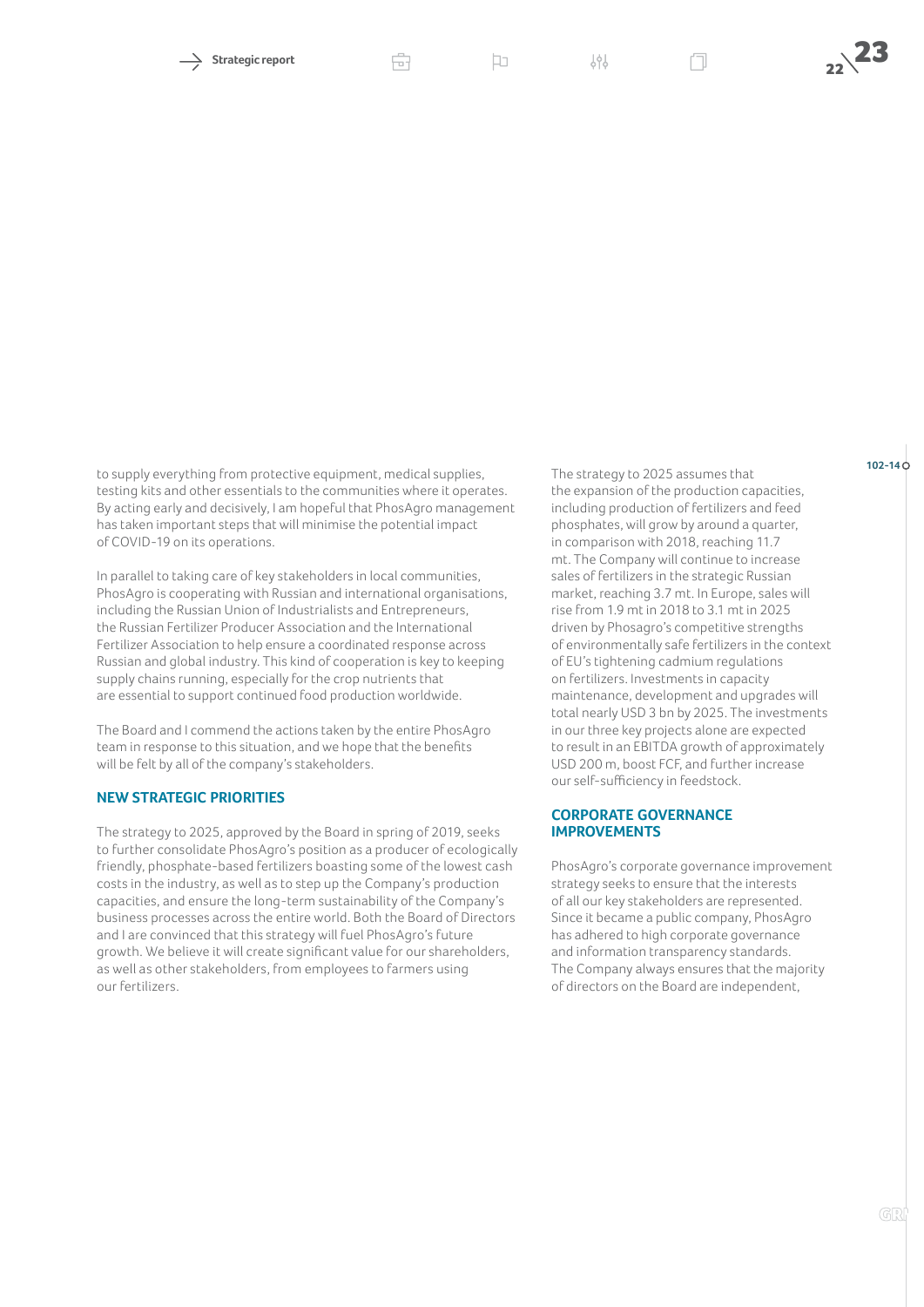and, in the reporting year, we have taken a number of important steps to continue this policy. These changes have affected me personally, as I was elected to the position of the Chairman. It is a great honour for me to be elected to this position of responsibility, and I am proud to build on the work already done by the Board, and keep the pace set by my predecessor, Sven Ombudstvedt. The creation of the Sustainable Development Committee, headed by Irina Bokova, former Director-General of UNESCO, has been another important decision. In view of the Company's role in supporting food security and its general commitments, this decision is both appropriate and timely.

The Company successfully completed its large-scale investment cycle and has reaped the rewards: record high operational and financial result once again indicate the effectiveness of the management team's decisions. The Company also gained the opportunity to provide a high return on investment for PhosAgro investors. In Autumn 2019, the Board approved a new dividend policy, which, in line with best practices, takes into account the Company's investment needs for future growth and pays attention to existing social and charitable commitments in the regions it operates in, and on the whole.

In 2019, PhosAgro continued to streamline its corporate structure.

In particular, Apatit was restructured by merging it with Metachem and PhosAgro-Trans. The Volkhov branch of Apatit was established at Metachem's site and subdivisions of PhosAgro-Trans became part of the logistical units of Apatit. These transformations are aimed at further improving management efficiency and optimising business processes, thereby strengthening PhosAgro's competitive position as a vertically integrated company. In addition, the management of Apatit, the Company's largest subsidiary, has been optimised. Its management board has been dissolved, and it has improved transparency and reduced the time it takes to make important operational decisions.

The Company's commitment to best corporate governance practices is also demonstrated by the fact that the Board of Directors annually assesses compliance with the principles set out in the Corporate Governance Code by the Bank of Russia on 10 April 2014. For more information on the implementation of these principles in 2019, see Appendix No. 1 of this report. It was reviewed and approved by the Board of Directors as a standalone report. For the criteria of corporate governance quality, which for some reason were not met or not fully met, the Board made a separate

assessment. In the reporting year, we further analysed the extent to which the Company has implemented the recommendations of the UK Corporate Governance Code approved by the Financial Reporting Council in July 2018. This analysis allowed the Board to conclude that, the Company's current corporate governance structure fully meets the Company's today's needs and secures our shareholders' capability to exercise their rights.

#### **FOCUS ON SUSTAINABLE DEVELOPMENT**

The past year has been a confirmation of the increasingly careful attention consumers and state bodies from countries all across the world pay to the quality and safety of food products. PhosAgro's products are used in more than 100 countries. For us, joining the UN Global Compact and taking the decision to actively contribute to the achievement of the 10 UN Sustainable Development Goals was therefore a logical step.

Cadmium regulation is an important issue regarding the quality and safety of food products. During discussions in 2019, a number of strategic decisions were made in this area. The EU resolved to restrict the amount of cadmium in phosphate fertilizers continent-wide. This move was supported by the UN, which recommends that all countries follow the EU's example. The policy will come into force in 2022. These initiatives will stimulate mineral fertilizer producers from countries, where phosphate ore is lowquality and not eco-friendly, to use the feedstock purification technology. People both in the EU, and in the world as a whole will benefit from these restrictions. The high quality apatite-nepheline ore we use in fertilizer production will definitely help PhosAgro occupy an increasingly prominent position in the global market.